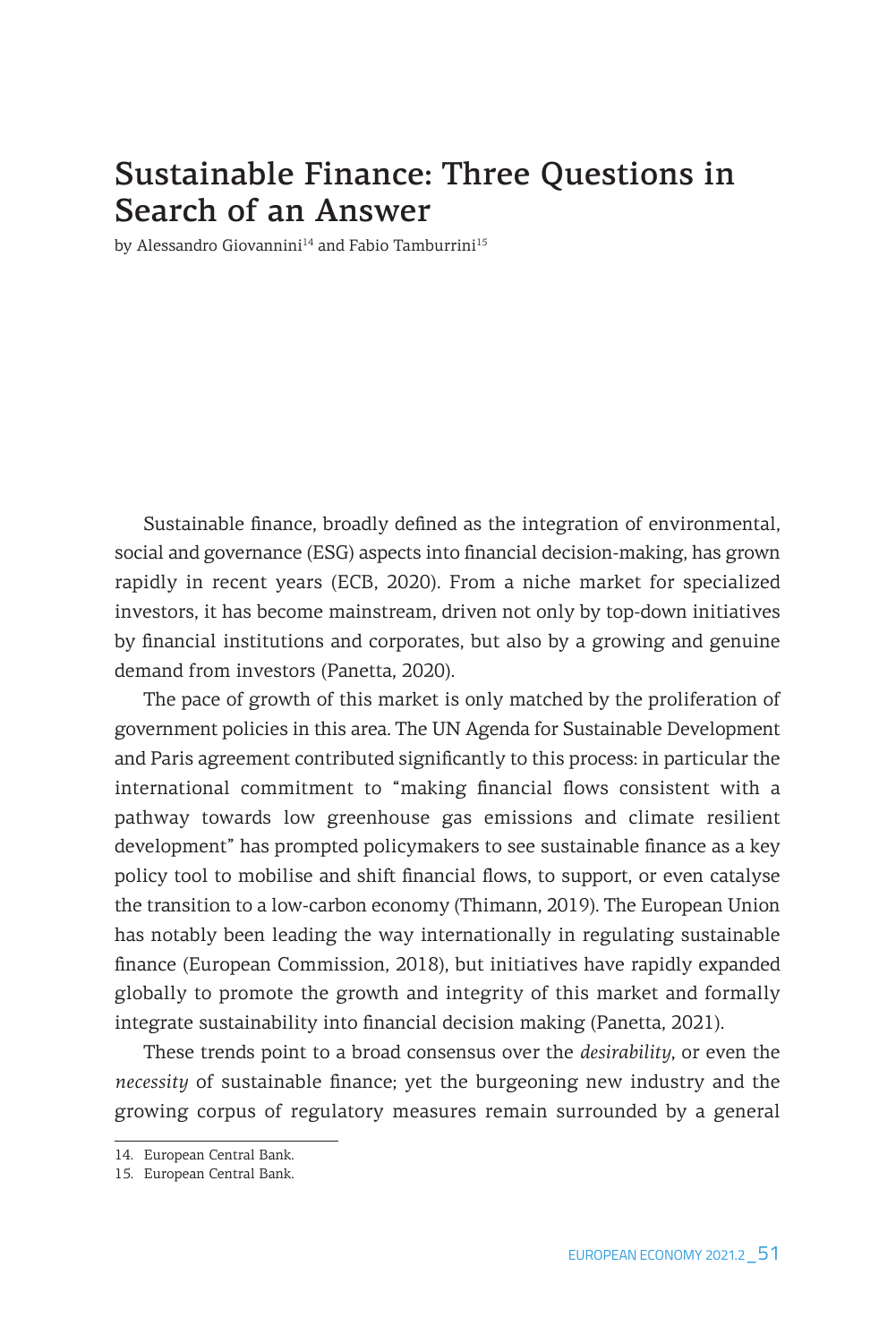#### ARTICLES

ambiguity as regards the specific objectives they pursue, the mechanics of how they are supposed to achieve such goals, and the evidence over their concrete effectiveness.

This article argues that a clearer and more rigorous examination of this new area of finance is needed. A deeper understanding of sustainable finance is essential to design effective public policies, guide efficient private investment decisions, as well as to obtain a balanced assessment of the role of sustainable finance among the broader toolkit to achieve the transition to a sustainable economy. The discussion is structured along three key questions: (i) what is the aim of sustainable finance? (ii) How is sustainable finance supposed to work? (iii) Does sustainable finance actually work in practice?

### **What is the objective of sustainable finance?**

A former investment banker and private equity professional once said "sustainable investing is a confusing area of finance that often means different things to different people" (Fancy, 2021). A closer look at the relevant literature, at the policy debate and the advertisements by investment professionals shows that they have not only been using different terminologies, but they also approach the field from different perspectives. The latter – although loosely associated – betray at close inspection a fundamental lack of consensus over the *purposes* of sustainable finance

This lack of consensus is arguably the key obstacle to the development of a coherent conceptual understanding and to deeper analysis of sustainable finance, which in turn generates confusion or even scepticism about the merits of sustainable finance, harming the credibility of the nascent market (Migliorelli, 2021).

To begin with, it is therefore essential to shed light on the motivations of sustainable finance, in other words, what are the objectives that sustainable finance is set to achieve? While numerous such typologies have been proposed (Busch et al., 2021), a minimal classification should distinguish between three main approaches, based on the main objectives each of them pursues.

1. The first approach's main motivation is to align investments with ethical preferences: under this model, which has arguably been the first one to appear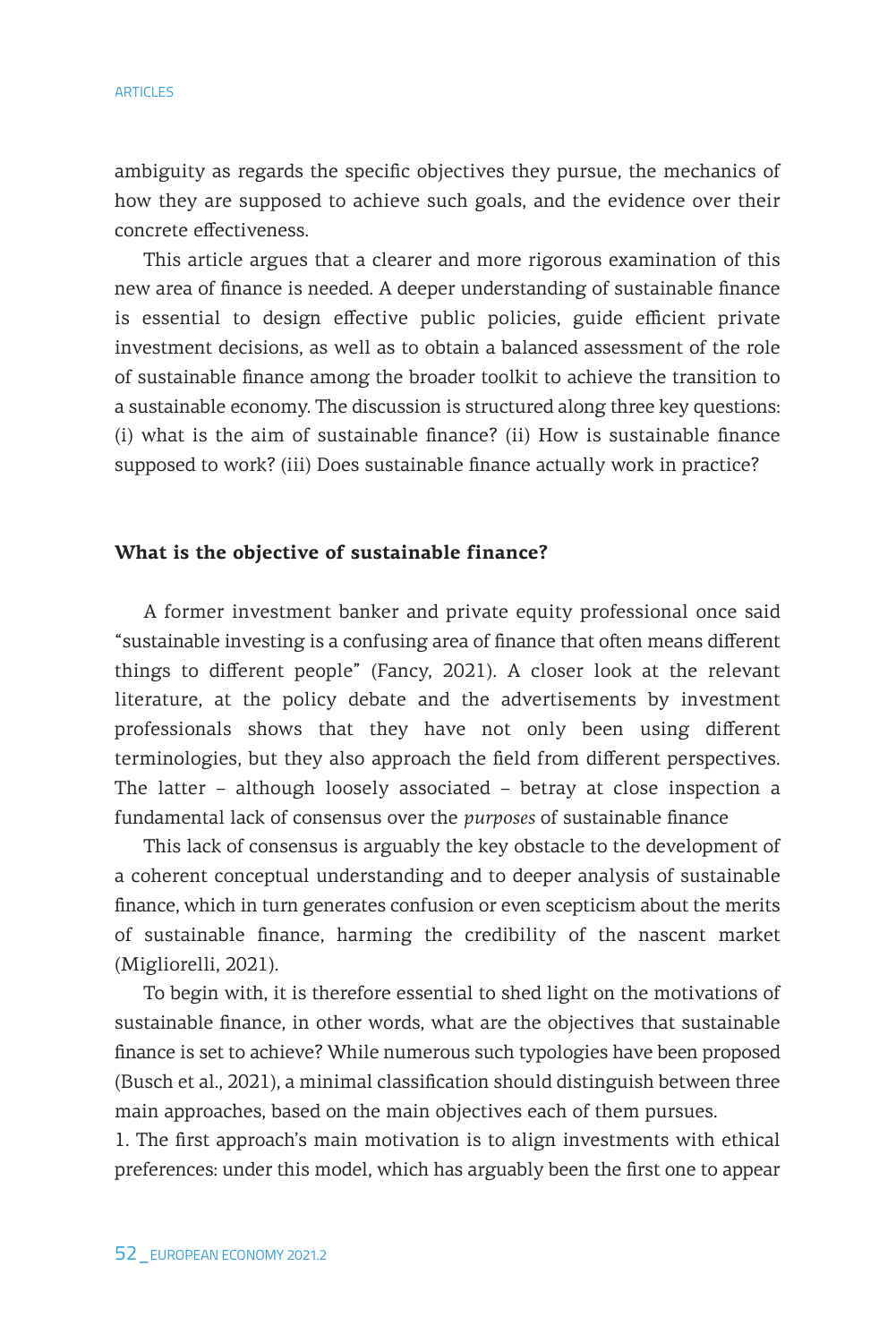historically (Busch et al., 2021), sustainable finance can be conceived as a tool to screen and adjust portfolios to better match the moral preferences of the investor, based on selective exclusions or penalisation of "undesirable", "unethical" or "unsustainable" activities. Investment decisions are guided by non-monetary motives: the investor's utility function is thus multidimensional, with utility derived not only by the risk-adjusted returns, but also by nonpecuniary rewards, such as consistency with the investor's value system. In this approach, what matters is the subjective motive of the investor: any real impact of these investment decisions, e.g. any effect on businesses' incentives and actions, is not the prime objective, but rather a (potential) by-product of investment decisions that maximise subjective utility.

2. A second approach sees sustainable finance as an enhancement of conventional financial decision-making: its stylised goal is to better capture financial risks associated to non-sustainable business activities which conventional finance is unable to detect. This model does not depart from the conventional financial motive of maximising returns: it carries instead the promise of combining ethical, social and environmental purposes with the traditional financial motive of maximising returns. Under this framework investors take into account ESG aspects in addition to conventional financial metrics, because this information is financially material and is considered to improve investment performance in the long-term (Amel-Zadeh & Serafeim, 2018). In this approach, individual self-interest and societal goals are not in contradiction, and no trade-off exists between the pursuit of financial returns and the achievement of desirable societal goals.

3. Finally, a third approach – which is arguably predominant among policymakers – sees the primary purpose of sustainable finance as to produce real-world changes, e.g. solving social challenges and/or mitigating ecological degradation. Under this framework, sustainable finance is at the service of society at large. The underlying objective is not the monetary rewards of individuals, but the broader mitigation of sustainability risks for society. Individual investors do not only aim to maximise individual utility, but also social welfare. To this end, investors are willing to forego part of their returns or take greater financial risks in order to generate positive *impacts* on the society at large (Brest & Born, 2013).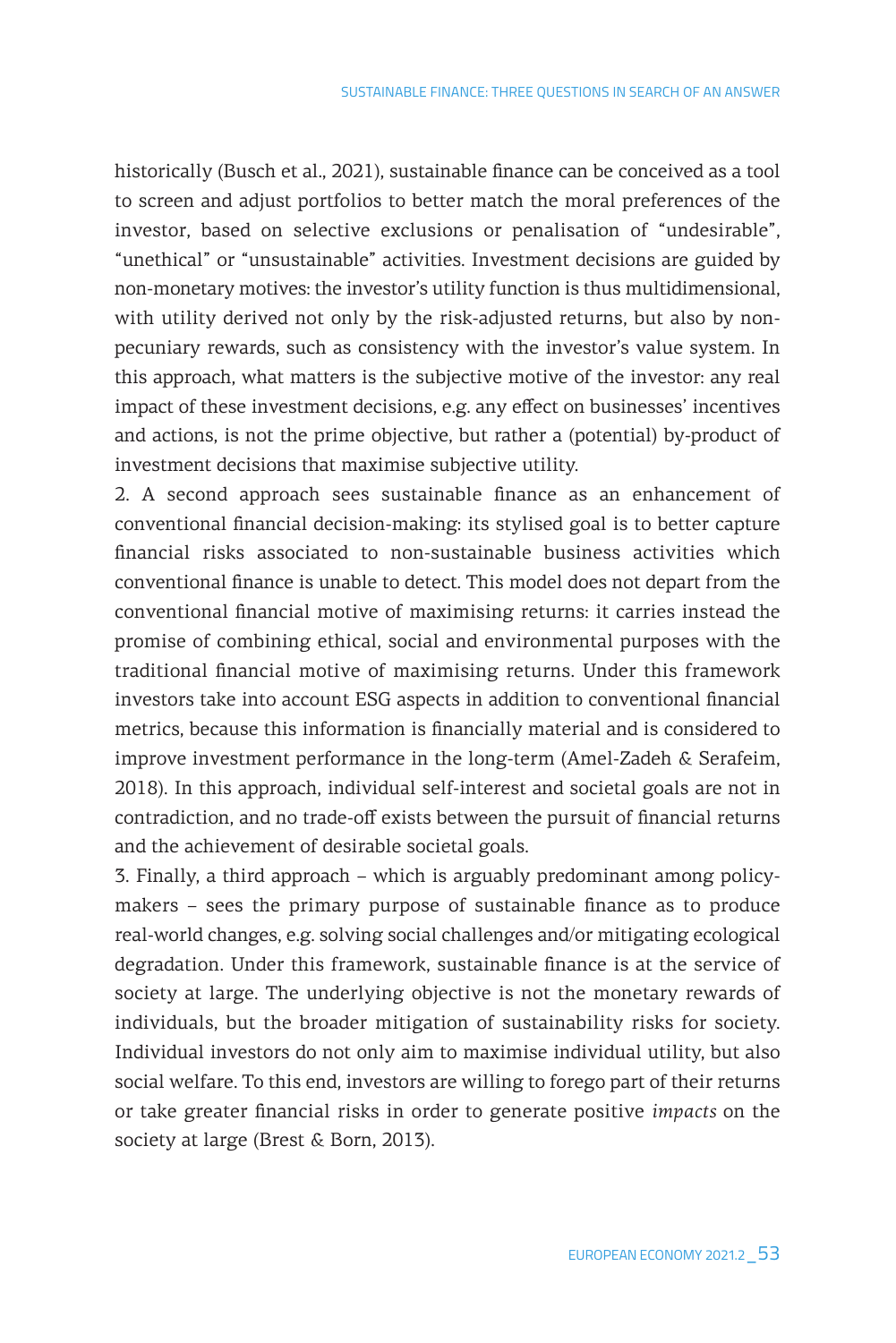#### **How is sustainable finance supposed to work?**

These various conceptual frameworks are not mutually exclusive and often coexist to some degree in investors' motivations or in the products offered by the industry. Their different focus affects the specific investment strategy adopted. Numerous typologies of such strategies exist. Seven main strategies can be broadly defined (GSIA, 2017): (a) negative/exclusionary screening; (b) positive/best-in-class screening; (c) norms-based screening; (d) integration of ESG factors; (e) sustainability themed investing; (f) impact investing; (g) corporate engagement and shareholder action.

Linking these strategies to the motivations discussed in the previous section, it emerges that exclusionary approaches (*a* to *c*) are particularly common among *ethically* motivated investors. ESG integration (d) or best-inclass approaches (b) is the dominant approach for those investors that see sustainability as enhancing investment performance. Impact investment and corporate engagement (*f* and *g*) put an emphasis on real world impact.

Yet, a rigorous analysis needs to go beyond acknowledging the coexistence of different motivations and investment strategies. These different approaches imply entirely different *theories of change* of corporate behaviour that are underpinned by contradictory assumptions over how sustainable finance is supposed to achieve its goals.

Perhaps the most striking contradiction involves the role of returns.

If the purpose of sustainable finance as to produce real-world changes, then portfolio adjustments or divestments of unsustainable activities should lead to a higher cost of capital for unsustainable companies, either via change stock prices (and the cost of external capital more broadly), or through the reputational impact that divestment announcements can make (Heinkel et al., 2001). The higher cost of capital should, in turn, incentivise corporates to move away from unsustainable activities (Pastor et al., 2021). As such, sustainable investors should be willing to *forego part of their finacial returns* for societal goods.

This theory of change is inconsistent with the alternative view that ESG investing *improves financial performance*, by providing investors with material information over the long-term financial performance of a company and thus leading to outperformance of ESG investments over conventional ones. In this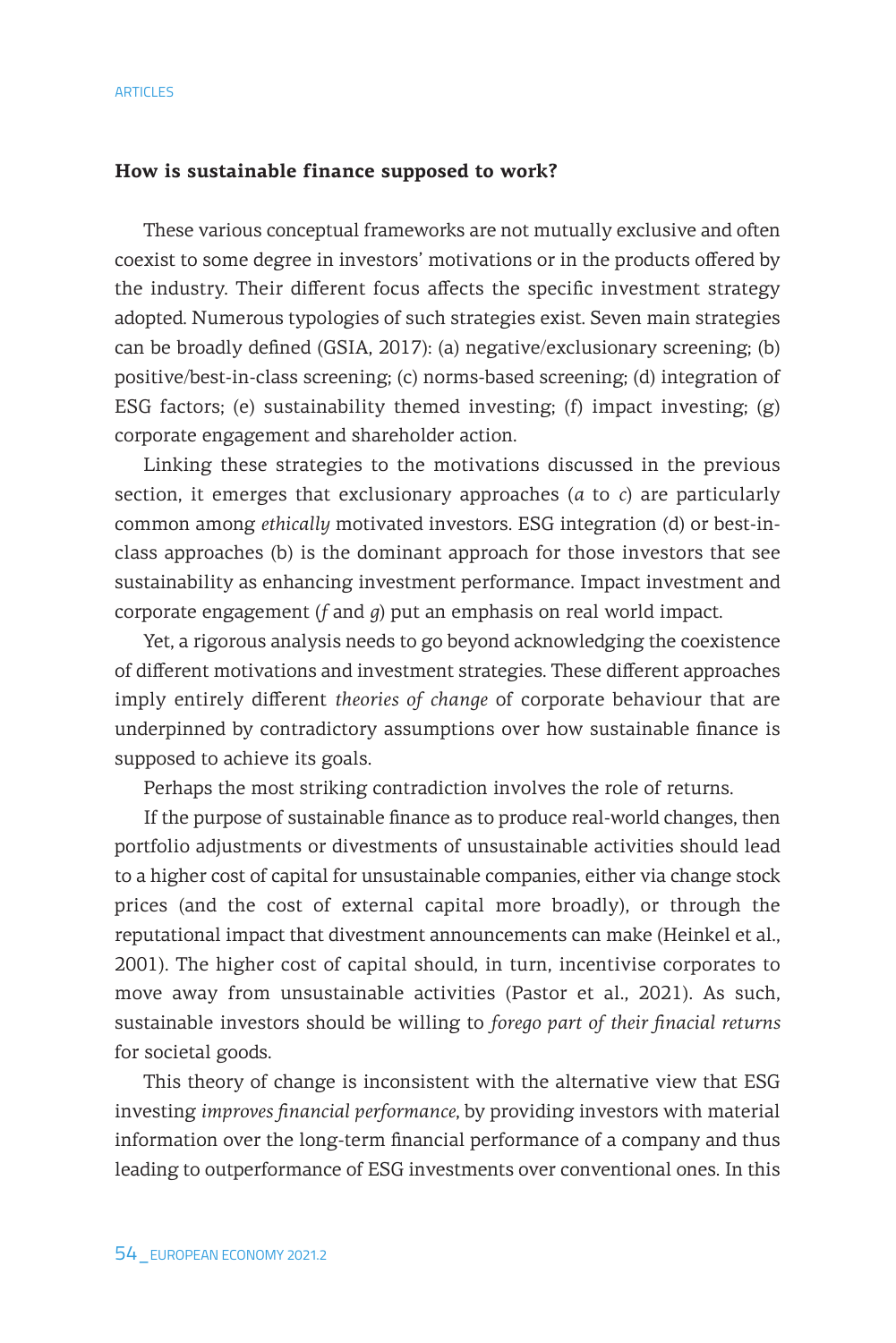model, sustainable firms perform better financially regardless of the action of sustainable investors, and sustainable investing simply reflects this intrinsic outperformance (Friede at al., 2015). In this framework, being sustainable *in itself* delivers financial rewards for the company, without the need for the investor to step in to provide the extra incentive. ESG investors simply reap the benefits of companies' self-interested sustainable behaviour. This is in contradiction with impact-oriented approaches, where sustainable behaviour *emerges* as a result of sustainable investors' willingness to forego part of their returns, thus reducing the cost of capital for sustainable activities.

These two approaches are in antithesis: if the former approach is correct, and ESG investment improves financial returns, then the latter is wrong, and sustainable finance cannot affect companies' financial incentives and produce meaningful real-world impact. While different actors may well adopt one or the other, and the two may coexist in the industry as a reflection of different understandings and assumptions by users, logically they are mutually exclusive approaches that cannot be held as valid at the same time.

#### **What is the evidence of sustainable finance?**

Whether the different approaches outlined above work in practice, and which one best delivers on its intended goals, could be ultimately set by empirical investigations. Yet, the confusion existing over the various conceptual frameworks of sustainable finance, has also affected the empirical analysis conducted so far. While a large and growing literature has looked at the relative financial performance of sustainable investments over conventional or unsustainable ones, little is known about the impact of sustainable finance on companies' decisions, its channels, and their magnitudes. To date the vast majority of studies uses ESG metrics as an explanatory variable and only very few have analyzed ESG metrics as a dependent variable, leaving the following two fundamental questions unanswered (Kölbel et al., 2020). First, if there is no agreement on the size of the effect sustainable investors have on asset prices, how can we sure about the material effect of sustainable finance? Second, even in the presence of evidence that the capital allocation of sustainable investors has affected asset prices, is there evidence that such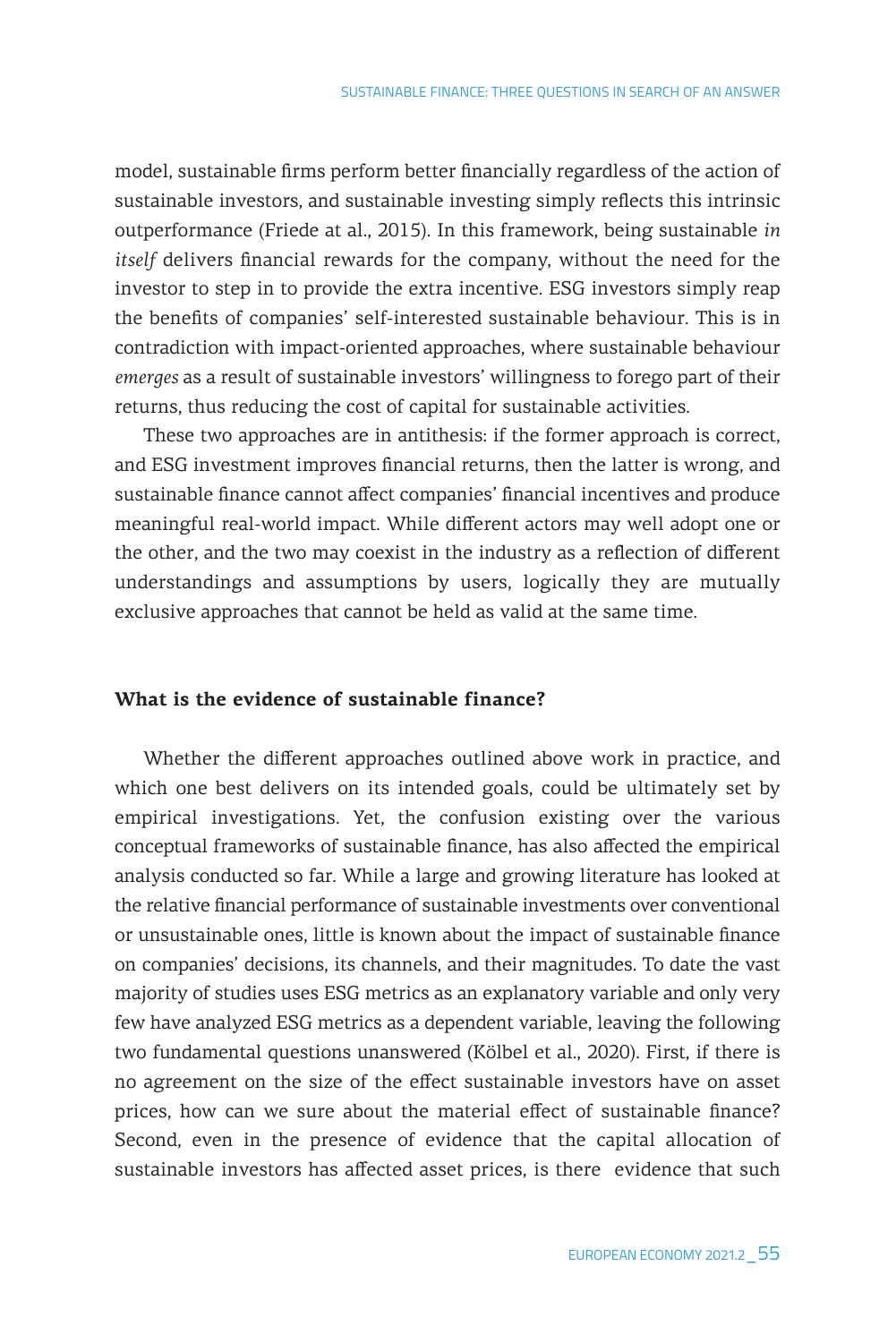changes in asset prices have translated into changes in ESG practices by the companies?

This literature gap is striking and worrying, calling for further research. In the absence of the latter, the question whether sustainable finance is capable of delivering on the high public expectations which the industry and the public sector have put on it remains still unanswered. The absence of such research negatively impacts on the ability to design effective public policies to promote sustainable finance able to address societal challenges.

## **Conclusions**

Coherently answering what sustainable finance is, how it works and whether it concretely delivers, is of the essence for a clearer debate on the government policy and regulatory initiatives needed to make it work. The current confusion and lack of a clear conceptual understanding of sustainable finance, on the contrary, risks limiting its development, triggering public scepticism over sustainable finance and ultimately hindering its transformative potential. It could, in fact, lead to the opposite, giving a false sense of hope that the dramatic growth of sustainable finance will be able – alone – to make the necessary adjustments in our economy to meet the major challenges of climate change and sustainable development. If we fail, there is a real risk that sustainable finance is merely a placebo that ultimately harms public interest (Fancy, 2021).

#### **References:**

Amel-Zadeh, A., and Serafeim, G. (2018). Why and How Investors Use ESG Information: Evidence from a Global Survey. Financial Analysts Journal, 74(3): 87-103

ECB (2020). The performance and resilience of green finance instruments: ESG funds and green bonds. Financial Stability Review, November 2020

European Commission (2018). Action Plan: Financing Sustainable Growth Brussels, 8 March 2018.

Brest P., and Born, K. (2013). When can impact investing create real impact. Stanford Social Innovation Review, 11(4): 22-31.

Busch, T., Bruce-Clark, P., Derwall, J., Eccles, R., Hebb, T., Hoepner, A., ... and Weber, O. (2021). Impact investments: a call for (re) orientation. SN Business & Economics, 1(2), 1-13.